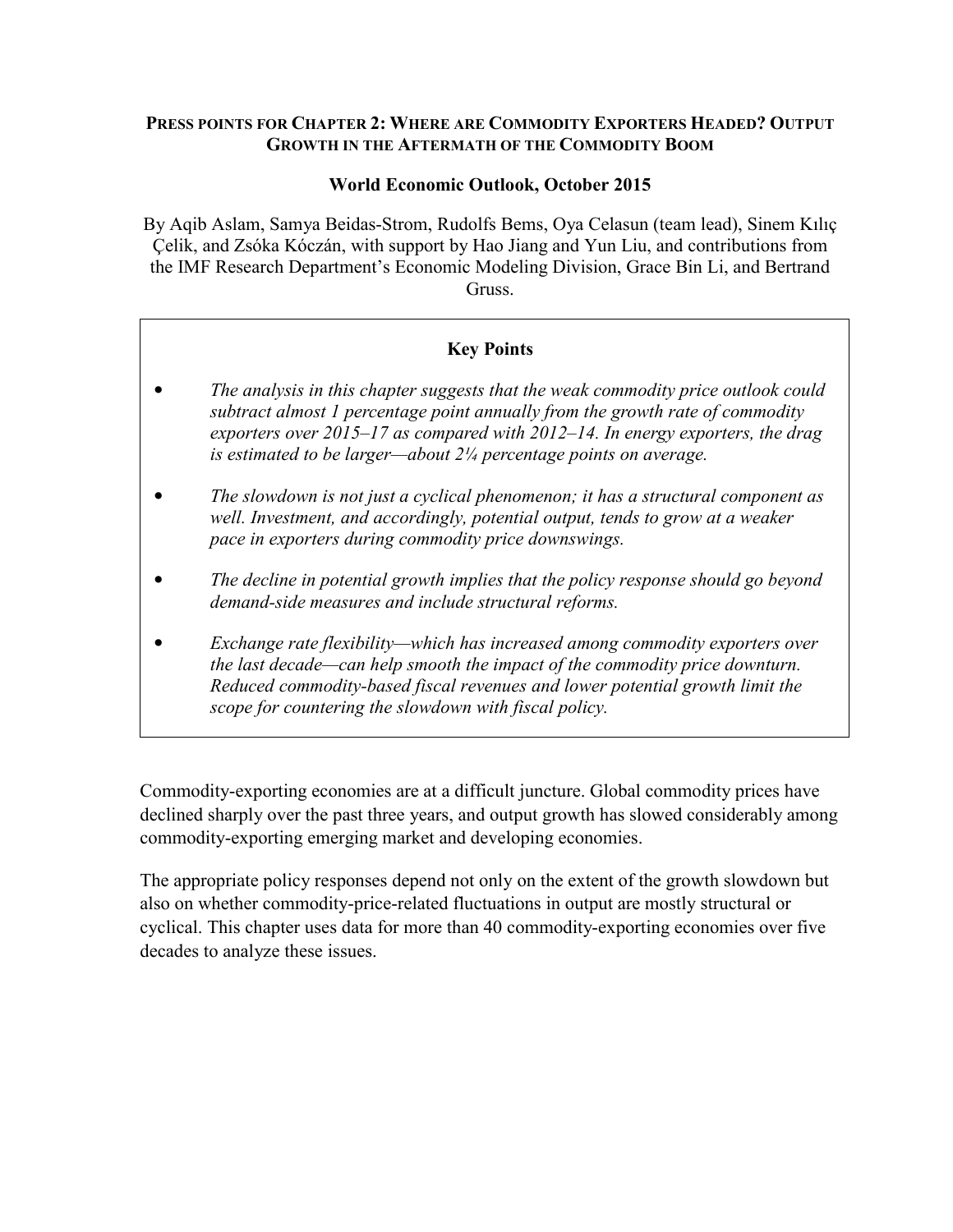The empirical relationships estimated in the chapter suggest that the weak commodity price outlook could subtract almost 1 percentage point annually from commodity exporters' rate of economic growth over 2015–17 as compared with 2012–14. In energy exporters the drag is estimated to be larger, about  $2\frac{1}{4}$  percentage points on average over the same period, reflecting a sharp downturn in oil prices over the past year.

A mix of cyclical and structural factors is likely to be at play in the current growth slowdown. The empirical analysis in this chapter suggests that commodity prices affect both the output gap and potential output in net

#### **Figure 1. Median Annual Growth Rates of Actual and Trend GDP during Commodity Terms-of-Trade Upswings and Downswings** *(Percent)*



Sources: Penn World Table 8.1; and IMF staff calculations. Note: The sample consists of commodity terms-of-trade cycles with peaks before 2000 for commodity exporting emerging and developing economies. Trend GDP is calculated using estimates of the actual capital stock and smoothed employment and total factor productivity series.

exporters. On average, some two-thirds of the decline in output growth in commodity exporters during a commodity price downswing tends to be attributable to the cyclical component of growth. The remaining one-third tends to be attributable to the structural component, reflecting reduced investment and potential output.

Improvements in their macroeconomic policy frameworks over the past decade have put

exporters in a better position to deal with a commodity price downswing. Government spending responded less to the most recent commodity price boom, enabling greater fiscal savings out of commodity-based fiscal revenues than in past boom episodes. Financial market depth and exchange rate flexibility, which in past downswings were also associated with a smaller drop in output growth, have also increased in many commodity exporters.

Nevertheless, policymakers must be realistic about growth potential in commodity-exporting economies. In countries where there is clear evidence that output has fallen below potential,

#### **Figure 2. Variation in Average Output Growth between Commodity Terms-of-Trade Upswings and Downswings: The Role of Policy Frameworks and Financial Depth** *(Percentage points)*



Sources: IMF, Fiscal Monitor database; IMF, International Financial Statistics database; Penn World Table 8.1; and IMF staff calculations. Note: The bars show the difference between the median growth rates during upswings and subsequent downswings. The exchange rate regime classification is based on Reinhart and Rogoff 2004.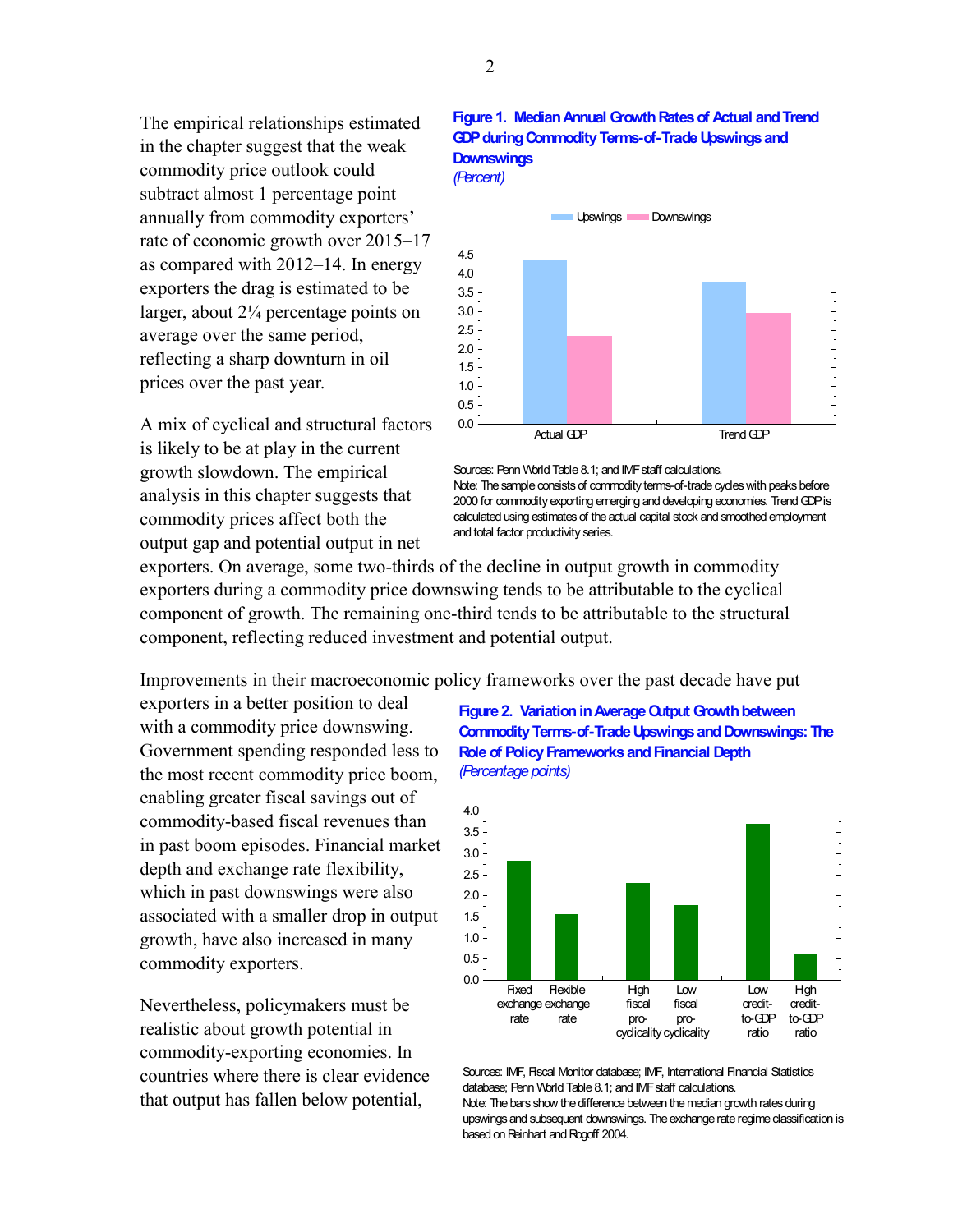supportive demand policies could help avoid a costly underutilization of resources, but declining commodity-based fiscal revenues and currency depreciations—and their passthrough to inflation—often constrain the scope for easing macroeconomic policies.

The finding that potential growth declines during commodity price downswings has an important policy implication. It makes the case that the policy response to the weaker outlook should go beyond aggregate demand measures and include targeted structural reforms to alleviate the binding supply-side bottlenecks and boost productivity growth in commodityexporting economies.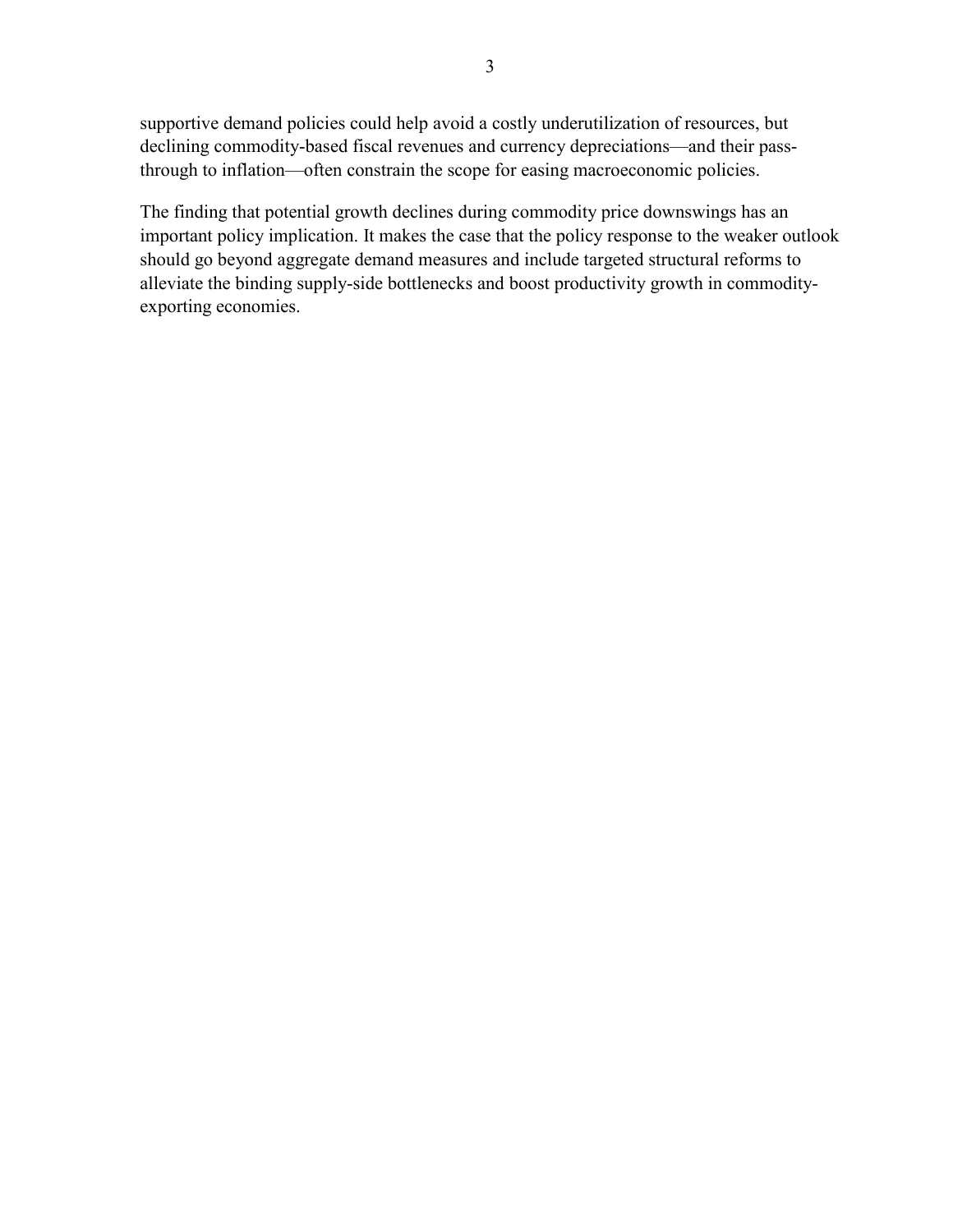## **PRESS POINTS FOR CHAPTER 3: EXCHANGE RATES AND TRADE: DISCONNECTED? World Economic Outlook, October 2015**

Prepared by Daniel Leigh (team lead), Weicheng Lian, Marcos Poplawski-Ribeiro, and Viktor Tsyrennikov, with support from Olivia Ma, Rachel Szymanski, and Hong Yang.

# **Key Points**  Unusually large changes in the exchange rates of major currencies—in the 10–30 percent range in real effective terms—have kindled a debate on the likely effects of these changes on trade. • Some suggest exchange rate movements are less relevant than they used to be for trade, which could complicate policymaking. • Analysis in this chapter, based on data for advanced and emerging market and developing economies over three decades, finds that exchange rate movements still have sizable effects on exports and imports. • A 10 percent real effective depreciation in an economy's currency raises real net exports by, on average, 1.5 percent of GDP, with substantial cross-country variation around this average. • Little sign of disconnect between exchange rates and trade. Recent exchange rate movements imply substantial redistribution of net exports across economies. Exchange rates can still help reduce trade imbalances.

**Recent currency movements have been unusually large.** The U.S. dollar has appreciated by more than 10 percent in real effective terms since mid-2014, while the euro has depreciated by more than 10 percent since early 2014 and the yen by more than 30 percent since mid-2012. Large exchange rate changes have also occurred for a number of emerging market and developing economies.

**There is a debate on the likely effects of these currency movements on trade.** Some predict strong effects on exports and imports, based on conventional economic models. Others point to the limited changes in trade balances in some economies—in Japan, in particular—implying an apparent disconnect between exchange rates and trade. And some argue that the increasing fragmentation of production across different countries has reduced the relevance of exchange rates for trade.

**Shedding light on this issue is important, as disconnect between exchange rates and trade could complicate policymaking.** It could weaken a key channel for the transmission of monetary policy by reducing the boost to exports that comes with currency depreciation when monetary policy eases. It could also complicate the resolution of trade imbalances, such as when imports exceed exports, via the adjustment of relative trade prices.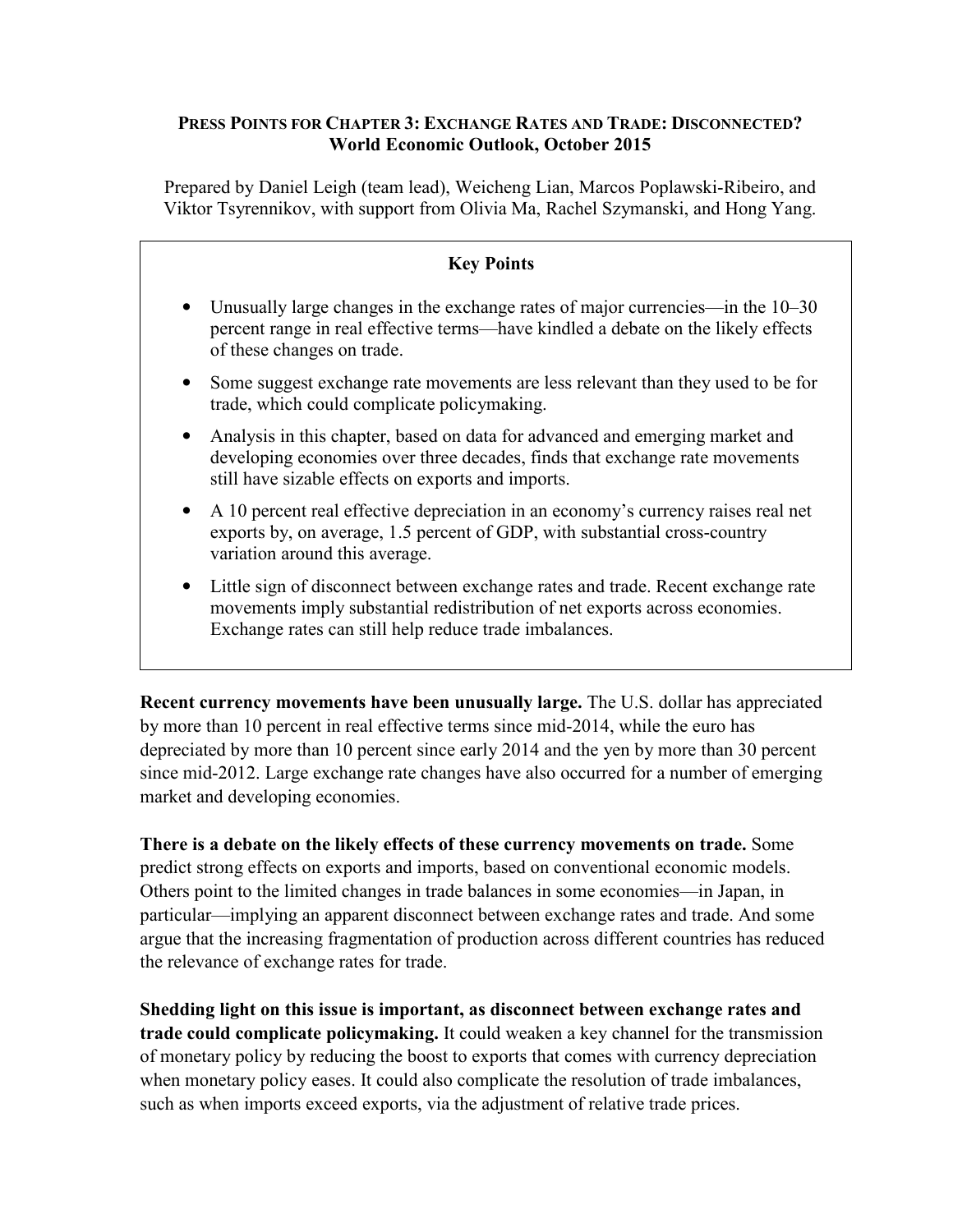**The chapter's analysis suggests that exchange rate movements still have strong effects on trade (Figure 1).** The analysis examines the experience of both advanced and emerging market and developing economies over the past three decades—a wider sample than is typically examined. It finds that a 10 percent real effective exchange rate depreciation comes with, on average, a rise in real net exports of 1.5 percent of GDP, with substantial variation around this average. Although it takes some years for the effects to fully materialize, much of the adjustment occurs in the first year.



#### **Figure 1. Effect of a 10 Percent Real Effective Depreciation on Real Net Exports**

Source: IMF staff calculations. Note: Figure shows long-term effect on level of real net exports in percent of GDP based on country-specific import- and export-to-GDP ratios and the average producer price index–based trade elasticities reported in Table 3.1 for the 60 economies in the sample.

# **There is also little sign of a trend**

**toward disconnect between exchange rates and trade.** Some evidence indicates that the rise of global value chains, with different stages of production located across different countries, has weakened the relationship between exchange rates and trade in intermediate products used as inputs into other economies' exports. But global-value-chain-related trade has increased only gradually through the decades, and the bulk of global trade still consists of conventional trade. There is also little sign of a weakening in the responsiveness of exports to relative export prices, or in the effects of exchange rates on trade prices. A key exception to this pattern is Japan, which displays some evidence of disconnect, with weaker-thanexpected export growth despite substantial exchange rate depreciation, although this weak export growth reflects a number of Japan-specific factors.

**Recent currency movements thus imply a substantial redistribution of real net exports across economies (Figure 2).** The currency movements since January 2013 point to a redistribution of real net exports from the United States and economies whose currencies move with the dollar to the euro area, to Japan, and to economies whose currencies move with the euro and the yen. (Beyond these direct effects, changes in exports and imports also reflect shifts in the underlying fundamentals driving exchange rates themselves, such as demand growth at home and in trading partners, and movements in commodity prices.) Among economies experiencing currency depreciation, the rise in exports is likely to be greatest for those with slack in the domestic economy and with financial systems operating normally.

**For policymakers, a key implication of the results is that exchange rate adjustments can still help to reduce trade imbalances.** Exchange rate changes also continue to have strong effects on export and import prices, with implications for inflation dynamics and the transmission of monetary policy.